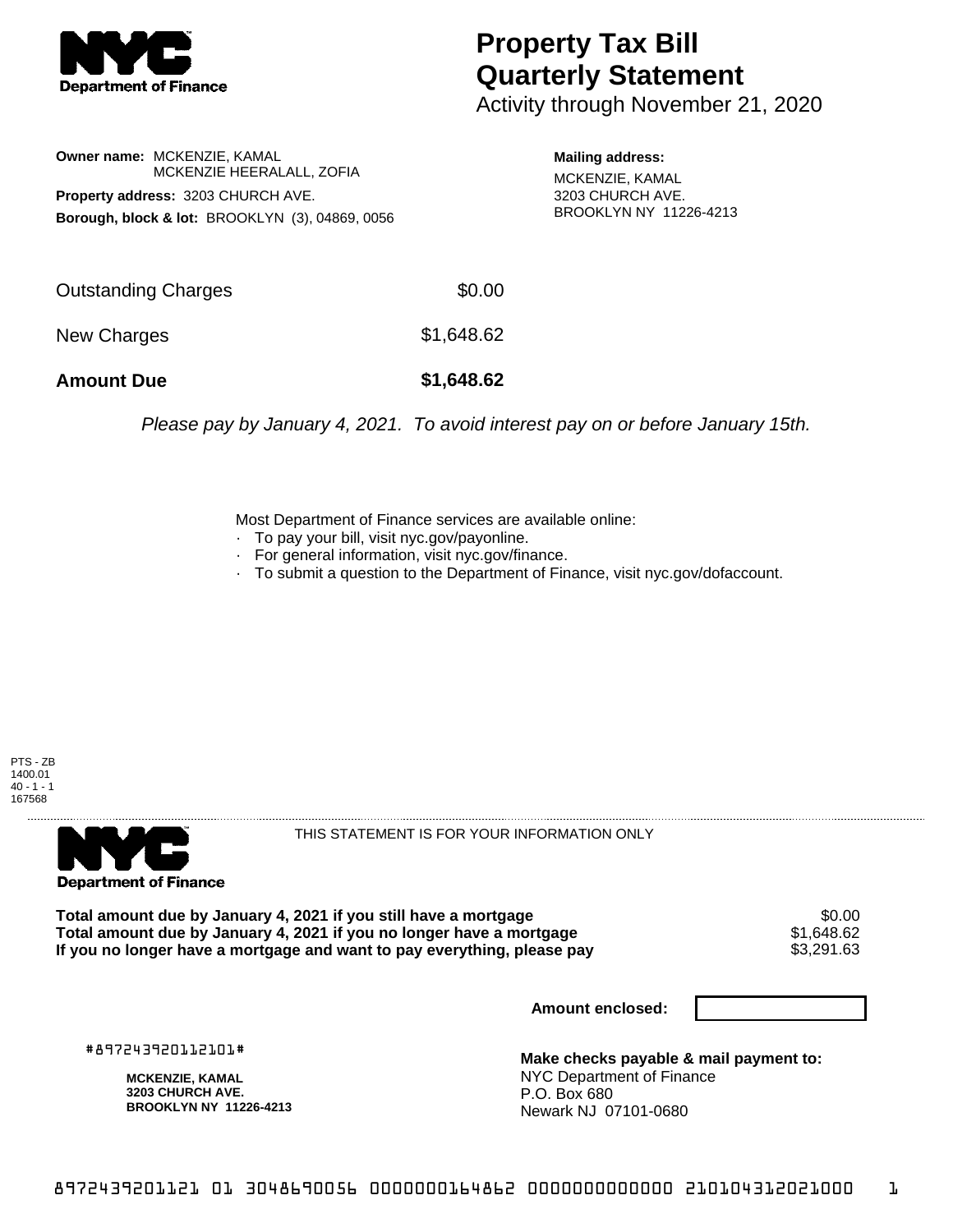

| <b>Billing Summary</b>                                                     | <b>Activity Date Due Date</b> |                     | Amount       |
|----------------------------------------------------------------------------|-------------------------------|---------------------|--------------|
| Outstanding charges including interest and payments                        |                               |                     | \$0.00       |
| <b>Finance-Property Tax</b>                                                |                               | 01/01/2021          | \$1,667.86   |
| <b>Adopted Tax Rate</b>                                                    |                               |                     | $$-19.24$    |
| <b>Total amount due</b>                                                    |                               |                     | \$1,648.62   |
| <b>Tax Year Charges Remaining</b>                                          | <b>Activity Date</b>          | <b>Due Date</b>     | Amount       |
| <b>Finance-Property Tax</b>                                                |                               | 04/01/2021          | \$1,667.86   |
| <b>Adopted Tax Rate</b>                                                    |                               |                     | $$-19.24$    |
| Total tax year charges remaining                                           |                               |                     | \$1,648.62   |
| If you pay everything you owe by January 4, 2021, you would save:          |                               |                     | \$5.61       |
| How We Calculated Your Property Tax For July 1, 2020 Through June 30, 2021 |                               |                     |              |
|                                                                            |                               | Overall             |              |
| Tax class 1 - Small Home, Less Than 4 Families                             |                               | <b>Tax Rate</b>     |              |
| Original tax rate billed                                                   |                               | 21.1670%            |              |
| New Tax rate                                                               |                               | 21.0450%            |              |
| <b>Estimated Market Value \$745,000</b>                                    |                               |                     |              |
|                                                                            |                               |                     | <b>Taxes</b> |
| <b>Billable Assessed Value</b>                                             |                               | \$31,518            |              |
| <b>Taxable Value</b>                                                       |                               | \$31,518 x 21.0450% |              |
| <b>Tax Before Abatements and STAR</b>                                      |                               | \$6,632.96          | \$6,632.96   |
| Annual property tax                                                        |                               |                     | \$6,632.96   |
| Original property tax billed in June 2020                                  |                               |                     | \$6,671.44   |
| <b>Change In Property Tax Bill Based On New Tax Rate</b>                   |                               |                     | $$ -38.48$   |

Please call 311 to speak to a representative to make a property tax payment by telephone.

For information about the interest rate charged on late payments, visit nyc.gov/taxbill.

## **Home banking payment instructions:**

- 1. **Log** into your bank or online bill pay website.
- 2. **Add** the new payee: NYC DOF Property Tax. Enter your account number, which is your boro, block and lot, as it appears here: 3-04869-0056 . You may also need to enter the address for the Department of Finance. The address is P.O. Box 680, Newark NJ 07101-0680.
- 3. **Schedule** your online payment using your checking or savings account.

## **Did Your Mailing Address Change?**

If so, please visit us at **nyc.gov/changemailingaddress** or call **311.**

When you provide a check as payment, you authorize us either to use information from your check to make a one-time electronic fund transfer from your account or to process the payment as a check transaction.